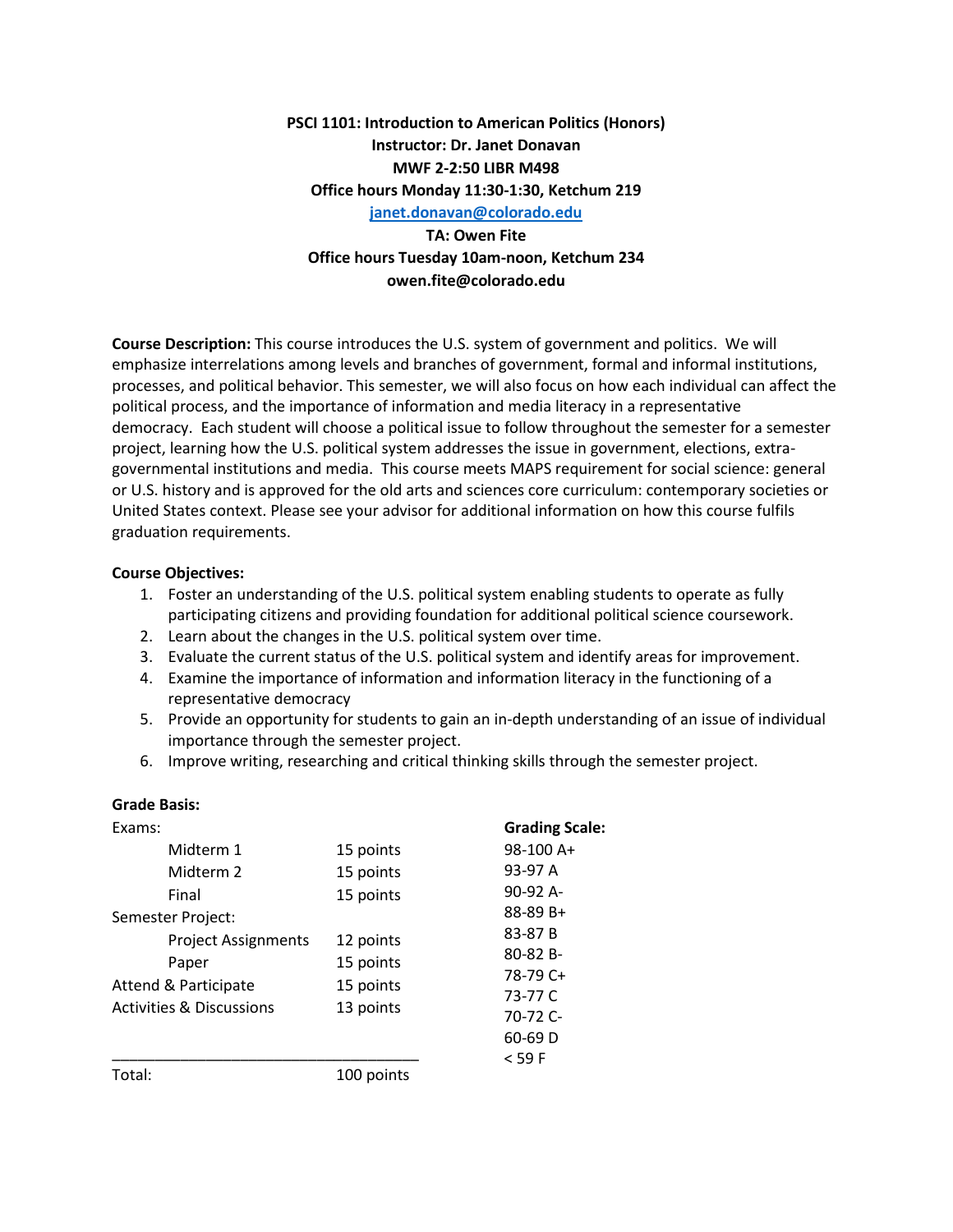#### **Required Texts:**

Bianco, William T and David T Canon. 2016. *American Politics Today*, 5th edition. Norton. ISBN 978- 0393283594

Canon, David T, et al. 2017. *The Enduring Debate*, 8th edition. Norton. ISBN 978-0-393-28365-5

### *Follow U.S. political news daily*

#### *Additional readings as assigned, to be made available through Desire2Learn*

**What to Expect:** The good news and the bad news is that this is a rigorous course. As a 3 credit hour course, students should expect to spend 6-9 hours per week reading the course text, taking notes, completing assignments and studying, in addition to the class meeting, for a total of 9-12 hours per week commitment to the course. As an honors course, there is an expectation that students will engage more deeply with the material than in a standard course. The class follows a set schedule, which is outlined in the course schedule. All graded work must be completed on schedule. Please note the three exams and the semester paper are all required to receive a passing grade in the course.

#### **Requirements:**

**Exams:** There are 3 exams in this class, 2 midterms and a final. The dates for these exams can be found in the course schedule. The exams will include a combination of term identification questions and essay questions. The midterms will be conducted in class, and the final exam will be in the regular classroom during the assigned final exam slot. Make-up exams are permitted only in cases of documented medical or family emergency, or participation in a university sanctioned activity. Prof. Donavan must be informed in advance, if physically possible of such an emergency. All make-ups are at Prof. Donavan's discretion and will be in a different format than the original exam. Each exam is valued at 15 points each. Students must take all 3 exams to receive a passing grade in the course. More information will be provided near exam time.

**Project Assignments:** Each student will choose a political issue of interest to follow throughout the semester. Students will complete 3 project assignments. The purpose of the assignments is to assist students in learning about their chosen issue. Project assignments must be turned in by the designated dates. Late assignments will receive a substantial grade reduction, and assignments more than 1 week late will not be accepted. The assignments are designed to prepare students for the project paper. If completed properly, students should not need to do any additional research beyond the project assignments to gather information for the project paper. Each assignment is worth 4 points, for a total of 12 points of the final grade. More information on choosing a topic will be provided with the first project assignment.

**Project Paper:** Each student will choose a political issue of to follow throughout the semester, turning in 3 project assignments, and use the research from the project assignments to complete the paper. The project paper is due on the designated date. Papers should be 6-8 pages typed, double-spaced, with 1 inch margins, in a 10-12 point standard font. Paper length does not include titles or title pages, bibliography, graphs, pictures, or other non-text materials. Deviations from this length will receive a deduction. The paper is worth 15 points of the final grade and is required to receive a passing grade in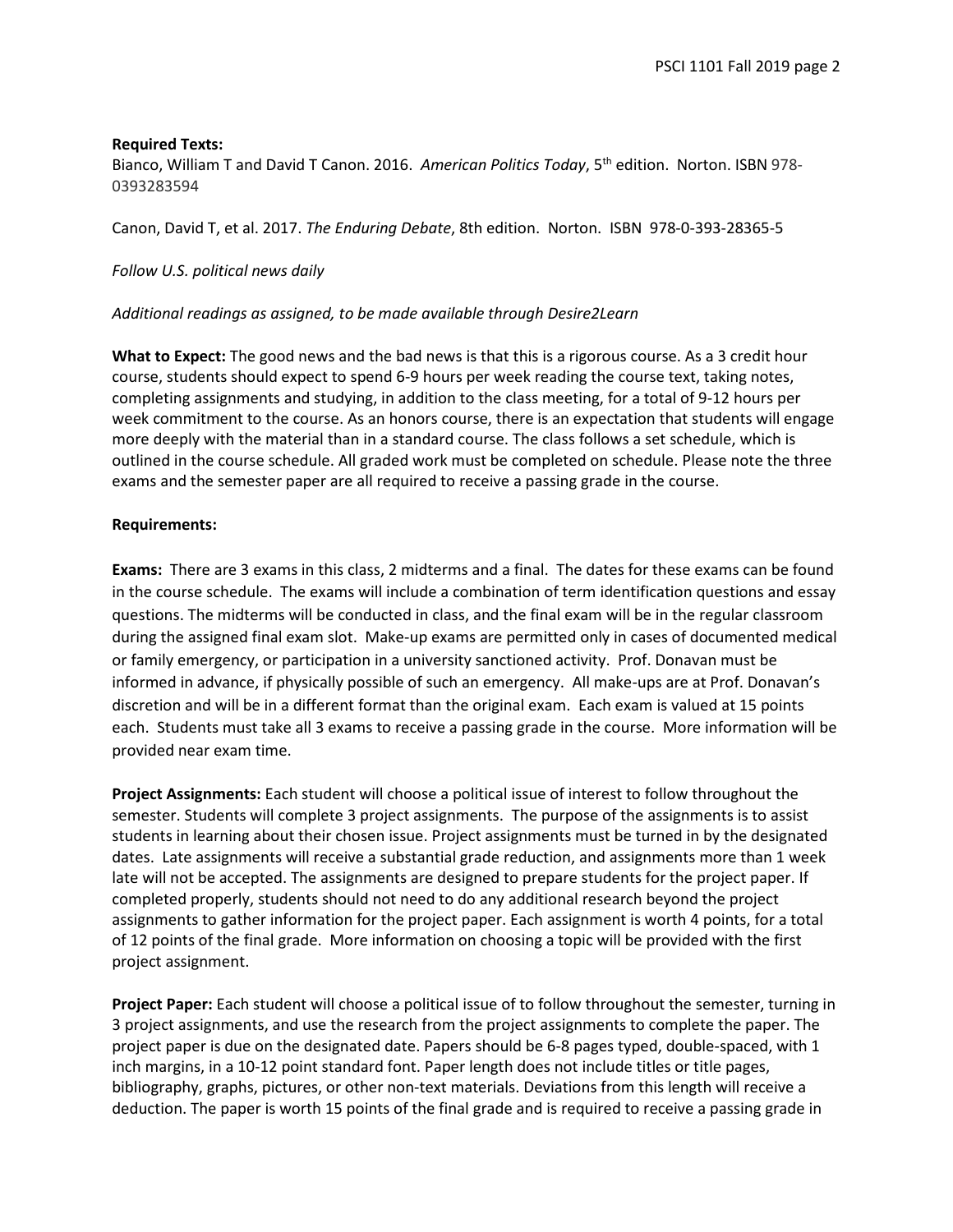the course. Extensions are given only in cases of documented medical or family emergency and are at the instructor's discretion. Late papers will receive a 1 point deduction per day. More information on the project paper will be provided later in the semester.

**Attendance and Participation:** Attendance and participation are valued at 15 points, or 15% of the final grade. This is approximately 1 point per week. Students may miss 3 class periods without excuse or penalty, after that, 1/3 of a point will be deducted per day. Excused absences require documented medical or family emergency. Doctor appointments, weddings, undocumented illnesses, etc. are not excused absences. Any absence that is excused is at the instructor's discretion. Please see the disability and accommodation policy below for additional information. Students are expected to participate. Participation is credited at the instructor's discretion, but in general, students should participate meaningfully 2-3 times per week to get full credit for participation over the semester. A student who has perfect attendance, but does not participate, can expect a B grade for attendance and participation.

**Activities:** We will engage in several activities over the course of the semester. These activities may be in class, online, or a combination of the two. Some of these activities are pre-scheduled and are available in the course schedule. The instructor may schedule additional activities, and students will be notified in advance when this is the case. There is no make-up for activities that are missed or not completed on time. Activities will be valued at 13 points total for the semester. Details and point values for individual activities will be provided later in the semester.

### **Course Policies:**

**Course communications:** Email is the official mode of communication for the University of Colorado at Boulder. Students are required to regularly check their @colorado.edu email (at least every 48 hours) for updates regarding the course. Students are responsible for receiving any messages sent by the instructor to the class email list, or individually to the student. In addition, students are responsible for checking the Canvas site for the course regularly.

**Contacting the Instructor:** Please feel free to contact me with questions about the course. The best ways to reach me are to come by office hours, or to email. You may also call my office phone, but that is a less efficient means of reaching me. I always answer email within 48 hours, so if you do not receive a reply, that means I did not get your email and you should try to contact me again. When addressing me, please address me in person or in email as Dr. Donavan, Professor Donavan or Janet.

**Course Etiquette:** Students are expected to come to class on time and stay the entire time. If it is necessary to come late or leave early, please let me know in advance. If your schedule does not permit you to be on time and in class on a regular basis, please take another course. Students are expected to be respectful of each other and of the instructor; lively debate is encouraged, but personal attacks are prohibited. These guidelines should be obvious, and they will help to make the course a more enjoyable experience for all. For more information on University requirements regarding classroom behavior please see<http://www.colorado.edu/policies/classbehavior.html>and at [http://www.colorado.edu/studentaffairs/judicialaffairs/code.html#student\\_code.](http://www.colorado.edu/studentaffairs/judicialaffairs/code.html#student_code)

**Electronic Devices:** Electronic devices, including computers and mobile phones, are prohibited in class on regular class days. The use of these devices causes serious disruption in class and affects the learning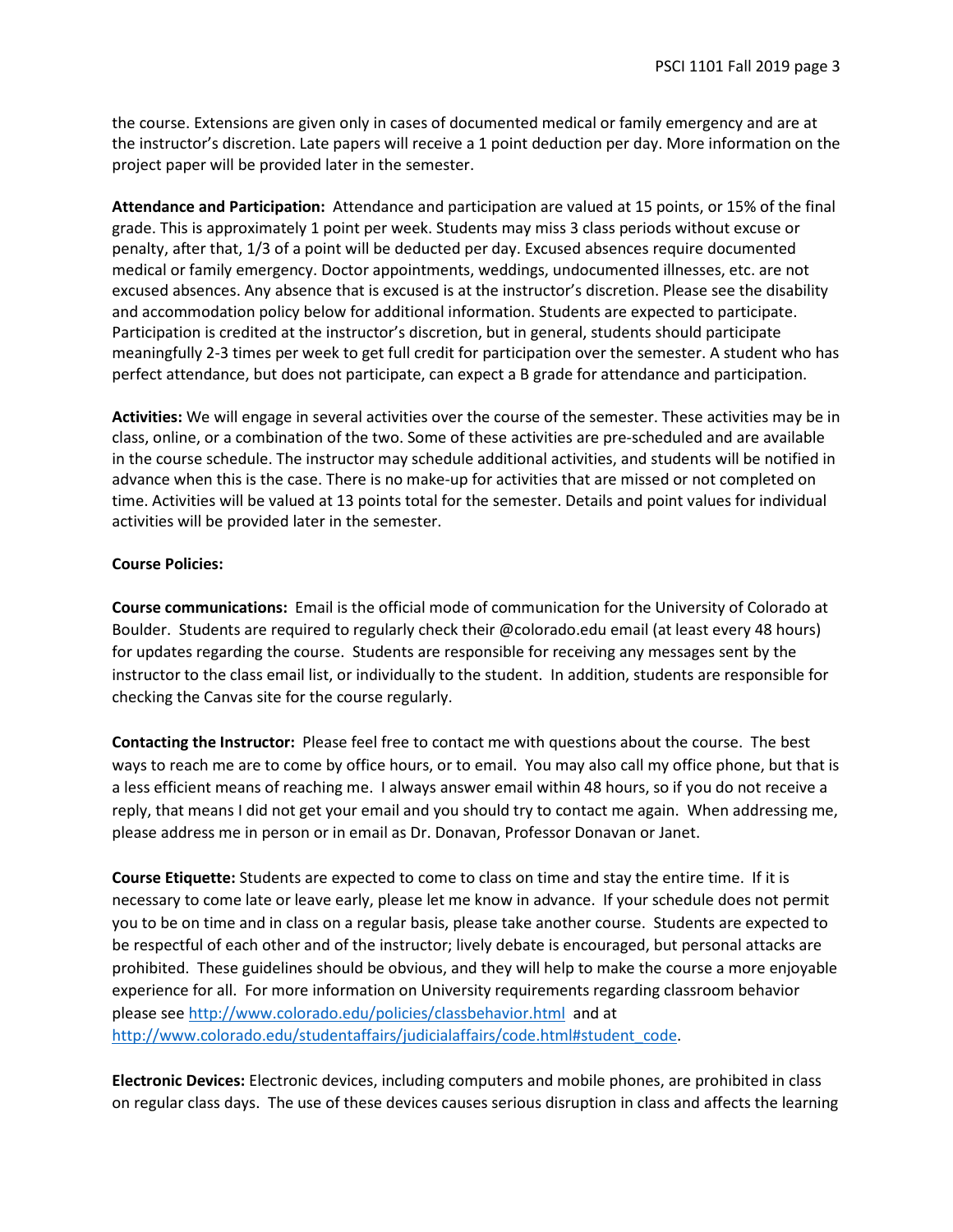of all students. Computers, phones and other devices must be turned off and put away during class (off means off, not on mute or vibrate mode). Students may appeal this policy on an individual basis by coming to office hours and providing sufficient reason why an exception to the policy is necessary. Exceptions to this policy are at the instructor's discretion. Students may be asked to bring electronic devices to class for in-class activities but doing so will always be optional.

## SYLLABUS STATEMENTS

## ACCOMMODATION FOR DISABILITIES

If you qualify for accommodations because of a disability, please submit your accommodation letter from Disability Services to your faculty member in a timely manner so that your needs can be addressed. Disability Services determines accommodations based on documented disabilities in the academic environment. Information on requesting accommodations is located on th[e Disability Services website.](http://www.colorado.edu/disabilityservices/students) Contact Disability Services at 303-492-8671 or [dsinfo@colorado.edu](mailto:dsinfo@colorado.edu) for further assistance. If you have a temporary medical condition or injury, see [Temporary Medical Conditions](http://www.colorado.edu/disabilityservices/students/temporary-medical-conditions) under the Students tab on the Disability Services website.

## CLASSROOM BEHAVIOR

Students and faculty each have responsibility for maintaining an appropriate learning environment. Those who fail to adhere to such behavioral standards may be subject to discipline. Professional courtesy and sensitivity are especially important with respect to individuals and topics dealing with race, color, national origin, sex, pregnancy, age, disability, creed, religion, sexual orientation, gender identity, gender expression, veteran status, political affiliation or political philosophy. Class rosters are provided to the instructor with the student's legal name. I will gladly honor your request to address you by an alternate name or gender pronoun. Please advise me of this preference early in the semester so that I may make appropriate changes to my records. For more information, see the policies on classroom [behavior](http://www.colorado.edu/policies/student-classroom-and-course-related-behavior) and th[e Student Code of Conduct.](http://www.colorado.edu/osccr/)

## HONOR CODE

All students enrolled in a University of Colorado Boulder course are responsible for knowing and adhering to the Honor Code. Violations of the policy may include: plagiarism, cheating, fabrication, lying, bribery, threat, unauthorized access to academic materials, clicker fraud, submitting the same or similar work in more than one course without permission from all course instructors involved, and aiding academic dishonesty. All incidents of academic misconduct will be reported to the Honor Code ([honor@colorado.edu\)](mailto:honor@colorado.edu); 303-492-5550). Students who are found responsible for violating the academic integrity policy will be subject to nonacademic sanctions from the Honor Code as well as academic sanctions from the faculty member. Additional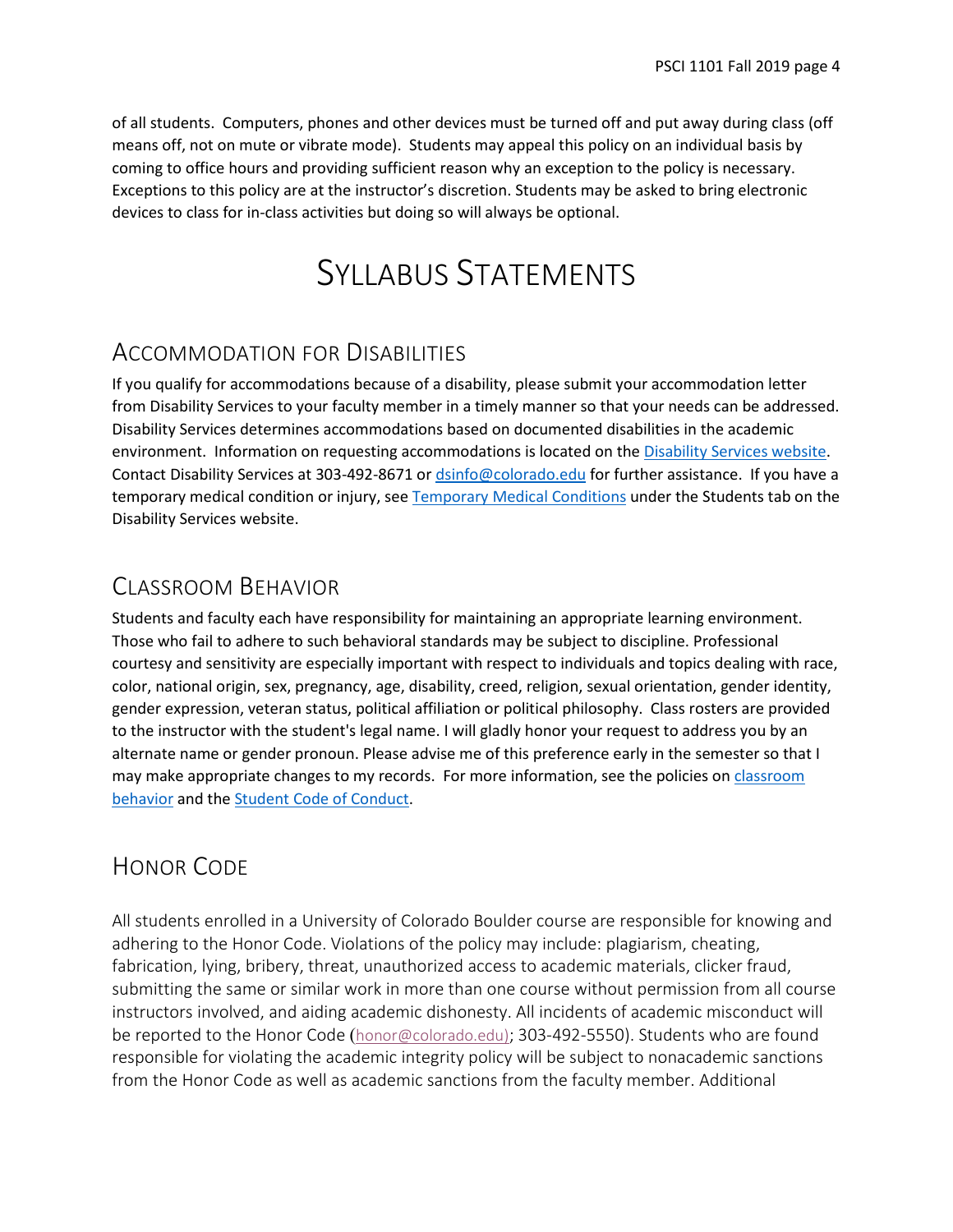information regarding the Honor Code academic integrity policy can be found at the [Honor Code](https://www.colorado.edu/osccr/honor-code)  [Office website.](https://www.colorado.edu/osccr/honor-code)

# SEXUAL MISCONDUCT, DISCRIMINATION, HARASSMENT AND/OR RELATED

## RETALIATION

The University of Colorado Boulder (CU Boulder) is committed to fostering a positive and welcoming learning, working, and living environment. CU Boulder will not tolerate acts of sexual misconduct intimate partner abuse (including dating or domestic violence), stalking, protected-class discrimination or harassment by members of our community. Individuals who believe they have been subject to misconduct or retaliatory actions for reporting a concern should contact the Office of Institutional Equity and Compliance (OIEC) at 303-492-2127 or cureport@colorado.edu. Information about the OIEC, university policies, [anonymous reporting,](https://cuboulder.qualtrics.com/jfe/form/SV_0PnqVK4kkIJIZnf) and the campus resources can be found on the [OIEC website.](http://www.colorado.edu/institutionalequity/)

Please know that faculty and instructors have a responsibility to inform OIEC when made aware of incidents of sexual misconduct, discrimination, harassment and/or related retaliation, to ensure that individuals impacted receive information about options for reporting and support resources.

## RELIGIOUS HOLIDAYS

Campus policy regarding religious observances requires that faculty make every effort to deal reasonably and fairly with all students who, because of religious obligations, have conflicts with scheduled exams, assignments or required attendance. In this class, students must notify the instructor within the first two weeks of class if a religious observance requires missing a scheduled exam, due date, or activity. To receive an excused absence, please notify the instructor at least one week in advance.

See the [campus policy regarding religious observances](http://www.colorado.edu/policies/observance-religious-holidays-and-absences-classes-andor-exams) for full details.

An accessible, online link to the university policies is available here: <https://www.colorado.edu/academicaffairs/policies-customs-guidelines/required-syllabus-statements>

## **Reading Schedule:**

Note: Readings are to be completed BEFORE the class for which they are assigned

Week 1: Introduction: Introduction to American Politics and Government Mon. August 26: Introduction to the class, syllabus Wed. August 28: Group activity: Read chapter 1 in *American Politics Today* Fri. August 30: Group activity. Read *Declaration of Independence, Articles of Confederation, The Constitution and Amendments,* and *The Federalist Papers* in the Appendix of *American Politics Today*

Week 2: The Constitution, Political Culture and the Founding Mon. September 2: NO CLASS, LABOR DAY HOLIDAY Weds. September 4: Read chapter 1 in *The Enduring Debate* Fri. September 6: Read chapter 2 in *American Politics Today*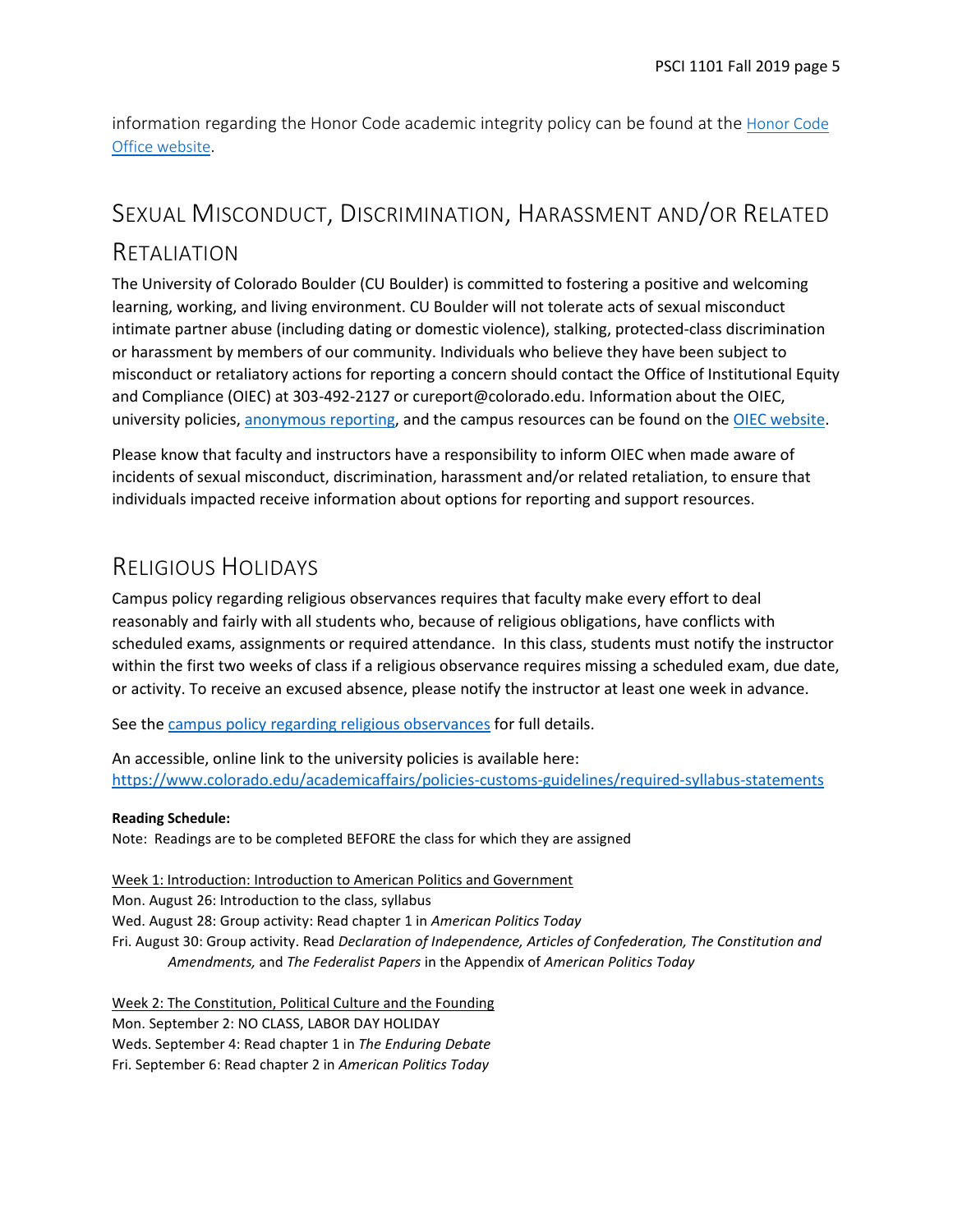Week 3: The Founding, Federalism & Civil Liberties

Mon. September 9: Read chapter 2 in *The Enduring Debate* Weds. September 11: Read chapter 3 in *American Politics Today* and chapter 3 in *The Enduring Debate* Fri. September 13: Semester Project Group Activity

Week 4: Civil Liberties & Civil Rights

Mon. September 16: Semester Project Group Activity Wed. September 18: Read Chapter 4 in *American Politics Today* Fri. September 20: Read Chapter 5 in *American Politics Today Project Assignment 1 due on Canvas by 8pm*

Week 5: Civil Rights & Liberties, Midterm 1 Exam

Mon. September 23: Read Chapter 4 in *The Enduring Debate* Wed. September 25: Catch up and Review, Semester Project Activity Fri. September 27: Midterm 1 in class

Week 6: Public Opinion & The Media

Mon. September 30: Read chapter 6 in *American Politics Today* Weds. October 2: Read chapter 9 in *The Enduring Debate* Fri. October 4: Read chapter 7 in *American Politics Today*

Week 7: The Media, Political Parties & Elections Mon. October 7: Read chapter 8 in *American Politics Today* Weds. October 9: Read chapter 11 in *The Enduring Debate* Fri. October 11: Read chapter 9 in *American Politics Today*

Week 8: Media, Information Literacy & Elections Mon. October 14: Media & Political Information Literacy Activity, Readings TBA Weds October 16: Read chapter 10 in *The Enduring Debate* Fri. October 18: Read chapter 10 in *American Politics Today*

Week 9: Interest Groups & Congress Mon. October 21: Semester Project Activity Weds. October 23: Read Chapter 12 in *The Enduring Debate* Fri. October 25: Read chapter 11 in *American Politics Today*

*Project Assignment 2 due on Canvas by 8pm*

Week 10 Mon. October 28: Read chapter 5 in *The Enduring Debate* Weds. October 30: Catch up and review Fri. November 1: Midterm 2 in class

Week 11: Presidency Mon. November 4: Semester Project Activity Weds: November 6: Read chapter 12 in *American Politics Today* Fri. November 8: Read chapter 6 in *The Enduring Debate*